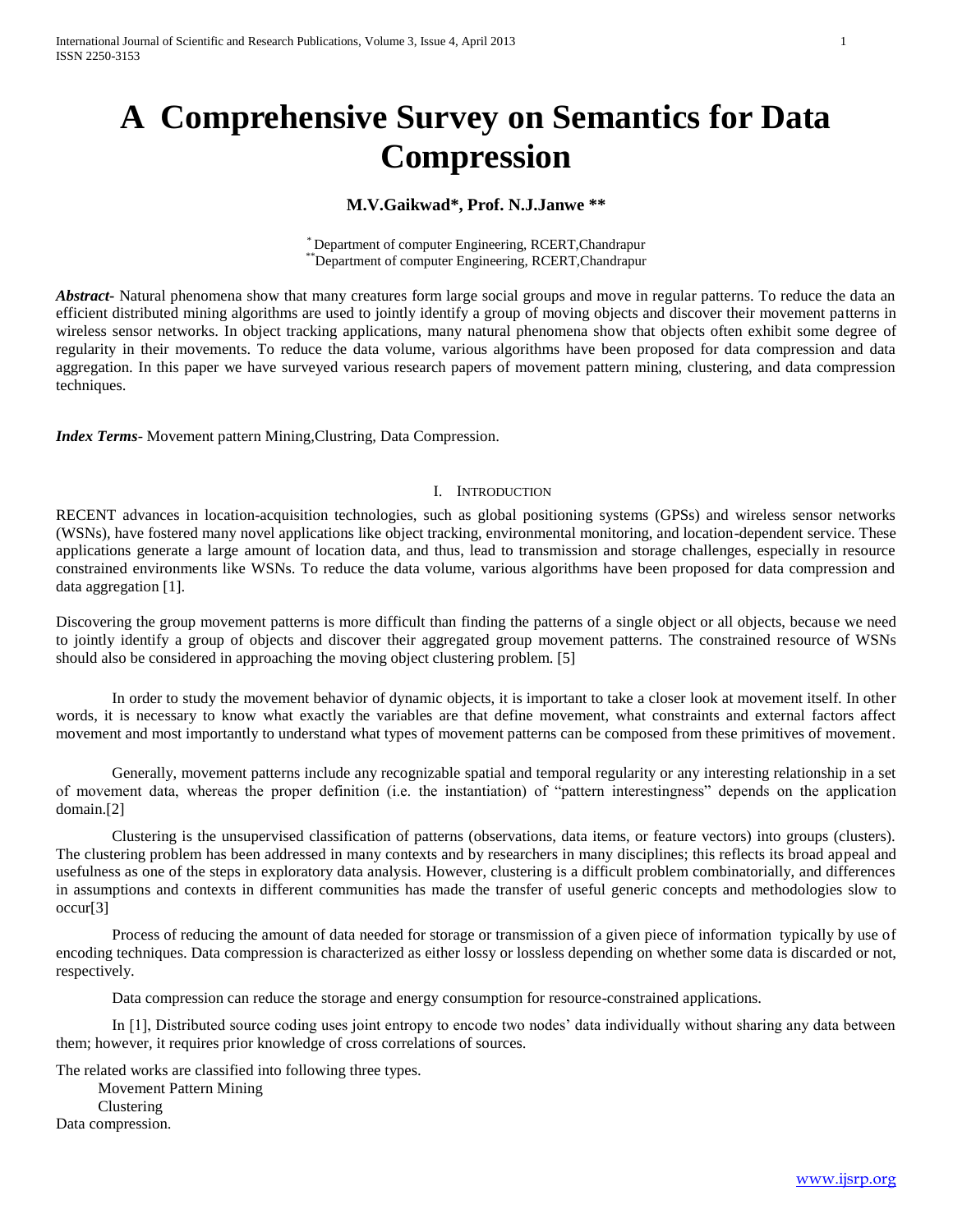#### II. MOVEMENT PATTERN MINING

 In object tracking applications, many natural phenomenon show that moving objects often exhibit some degree of regularity in their movements. For example, the famous annual wildebeest migration demonstrates that the movement of creatures is temporally and spatially correlated. In addition, biologists have found that many creatures, such as elephants, zebra, whales, and birds, form large social groups when migrating to find food, or for breeding, wintering, or other unknown reasons. These characteristics indicate that the trajectory data of multiple objects may be correlated.Moreover, some research domains, such as the study of animals' social behavior and wildlife migration [16], [17], are more concerned with a group of animals' movement patterns than each individual's. This raises a new challenge of finding moving animals belonging to the same group and identifying their aggregated movement patterns.Many researchers model the temporal-and-spatial correlations of moving objects as sequential patterns in data mining, and various algorithms have been proposed to discover frequent movement patterns [18], [19], [20].

 However, such works only consider the movement characteristics of a single object or all objects. Other works, such as [11] take the euclidean distance to measure the similarity of two entire trajectories, and then derive groups of mobile users based on their movement data. Since objects may be close together in some types of terrain, such as gorges, and widely distributed in less rugged areas, such as grassland, their group relationships are distinct in some areas and vague in others. Instead of applying global clustering on entire trajectories, examining partial trajectories of individual areas shows more opportunities of revealing the local group relationships of moving objects.

 $\overline{O_0, S_i}$  $O<sub>1.5</sub>$ sink sink  $\mathbb{C}$  $\circ$  $\Omega$  $\circ$ o o  $(a)$  $(b)$ 

Following figure shows an example of tracking a group of moving objects

Fig. 12. An example of tracking a group of moving objects.(a) Monitoring multiple objects, respectively. (b) Monitoring multipleobjects with group data aggregation.

Agrawal and Srikant first defined the sequential pattern mining problem and proposed an two algorithms AprioriSome and AprioriAll algorithm to find the frequent sequential patterns. AprioriSome and Apriori- All, have comparable performance, albeit AprioriSome performs a little better when the minimum number of objects that must support a sequential pattern is low.They show that the Accuracy of AprioriSome is better than AprioriAll algorithm[4].

Han et al. consider the pattern projection method in mining sequential patterns and proposed FreeSpan, which is an FP-growthbased algorithm.They reexamin pattern mining problem and proposed novel sequential pattern mining method called Freespan (i,e Frequent pattern- projected sequential pattern mining). The general idea of the method is to integrate the mining of frequent sequences with the frequent pattern and used projected sequence databases to confine the search and the growth of the subsequences fragments.FreeSpan mines the complete set of patterns but greatly reduces the effort of candidate subsequence generation.They show that FreeSpan examines a substantially smaller number of combination of subsequences and runs considerably faster than the Apriori based GSP algorithm.[5]

Yang and Hu developed a new match measure for imprecise trajectory data and proposed TrajPattern to mine sequential patterns. Many variations derived from sequential patterns are used in various applications.They propose the model of the trajectory patterns and a novel measure to represent the expected occurrences of a pattern in a set of imprecise trajectories. The concept of pattern groups is introduced to present the trajectory patterns in a concise manner. Since the Apriori property no longer holds on the trajectory patterns, a new min-maxproperty is identified and a novel TrajPattern algorithm is devised based on the newly discovered property. Last but not least, they also calculate efficiency, and scalability TrajPattern algorithm.[6]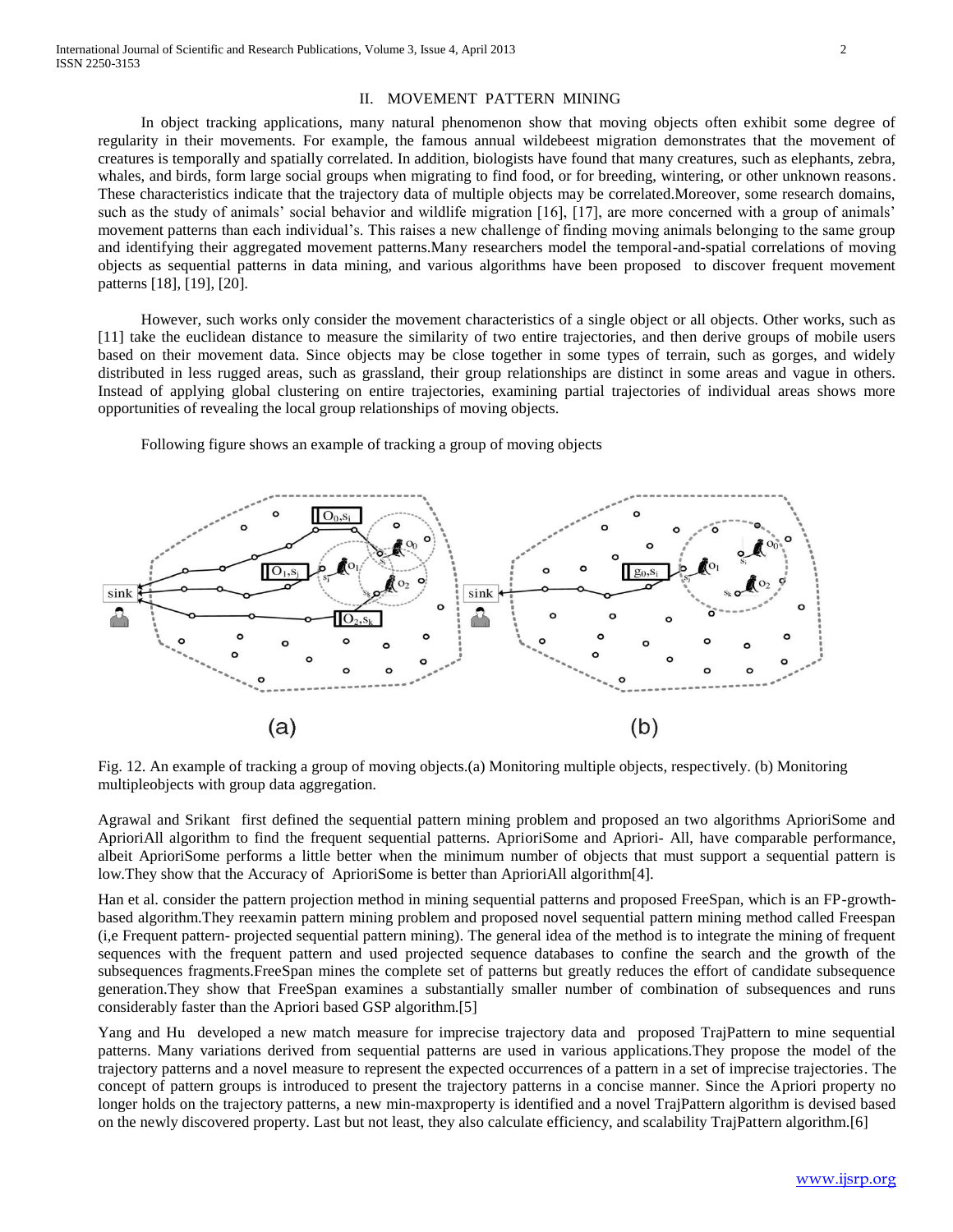Chen et al. discover path traversal patterns in a Web environment, while Peng and Chen mine user moving patterns incrementally in a mobile computing system. However, sequential patterns and its variations like do not provide sufficient information for location prediction or clustering. First, they carry no time information between consecutive items, sothey cannot provide accurate information for location prediction when time is concerned. Second, they consider the characteristics of all objects, which make the meaningful movement characteristics of individual objects or a group of moving objects inconspicuous and ignored. Third, because a sequential pattern lacks information about its significance regarding to each individual trajectory, they are not fully representative to individual trajectories. [7][8]

Giannotti et al extract T-patterns from spatiotemporal data sets to provide concise descriptions of frequent movements. [9]Tseng and Lin used the TMPMine algorithm for discovering the temporal movement patterns. TMP-Tree for efficiently discovering the temporal movement patterns of objects in sensor networks. This is the first work on mining the movement patterns associated with time intervals in OTSNs. However, novel location prediction strategies that utilize the discovered temporal movement patterns so as to reduce the prediction errors for energy savings. Through empirical evaluation on various simulation conditions and real dataset, TMP-Mine and the prediction strategies are shown to deliver excellent performance in terms of scalability, accuracy and energy efficiency.[10]

#### III. CLUSTERING

 Clustering is the unsupervised classification of patterns (observations, data items, or feature vectors) into groups (clusters). clustering denotes the grouping of a set of data items so that similar data items are in the same groups and different data items are placed in distinct groups. Clustering thus constitutes fundamental data analysis functionality that provides a summary of data distribution patterns and correlations in a dataset. Clustering is finding application in diverse areas such as image processing, data compression, pattern recognition, and market research, and many specific clustering techniques have been proposed for static datasets [21].The clustering problem has been addressed in many contexts and by researchers in many disciplines; this reflects its broad appeal and usefulness as one of the steps in exploratory data analysis. Recently, clustering based on objects' movement behavior has attracted more attention.

 A straightforward approach to the clustering of a large set of continuously moving objects is to do so periodically. However, if the period is short, this approach is overly expensive, mainly because the effort expended on previous clustering are not leveraged. If the period is long, long durations of time exist with no clustering information available. Moreover, this brute-force approach effectively treats the objects as static object and does not take into account the information about their movement. For example, this has the implication that it is impossible to detect that some groups of data are moving together. Rather, clustering of continuously moving objects should take into account not just the objects' current positions, but also their anticipated movements.

 Figure 2 illustrates the clustering effect where Connected black and the white points denote object positions at the current time and a near-future time.



Fig 2: Clustering of moving object

Wang et al. present a new approach to derive groupings of mobile users based on their movement data. They assume that the user movement data are collected by logging location data emitted from mobile devices tracking users. We formally define group pattern as a group of users that are within a distance threshold from one another for at least a minimum duration. To mine group patterns, we first propose two algorithms, namely AGP and VG-growth. In our first set of experiments, it is shown when both the number of users and logging duration are large, AGP and VG-growth are inefficient for the mining group patterns of size two. We therefore propose a framework that summarizes user movement data before group pattern mining. In the second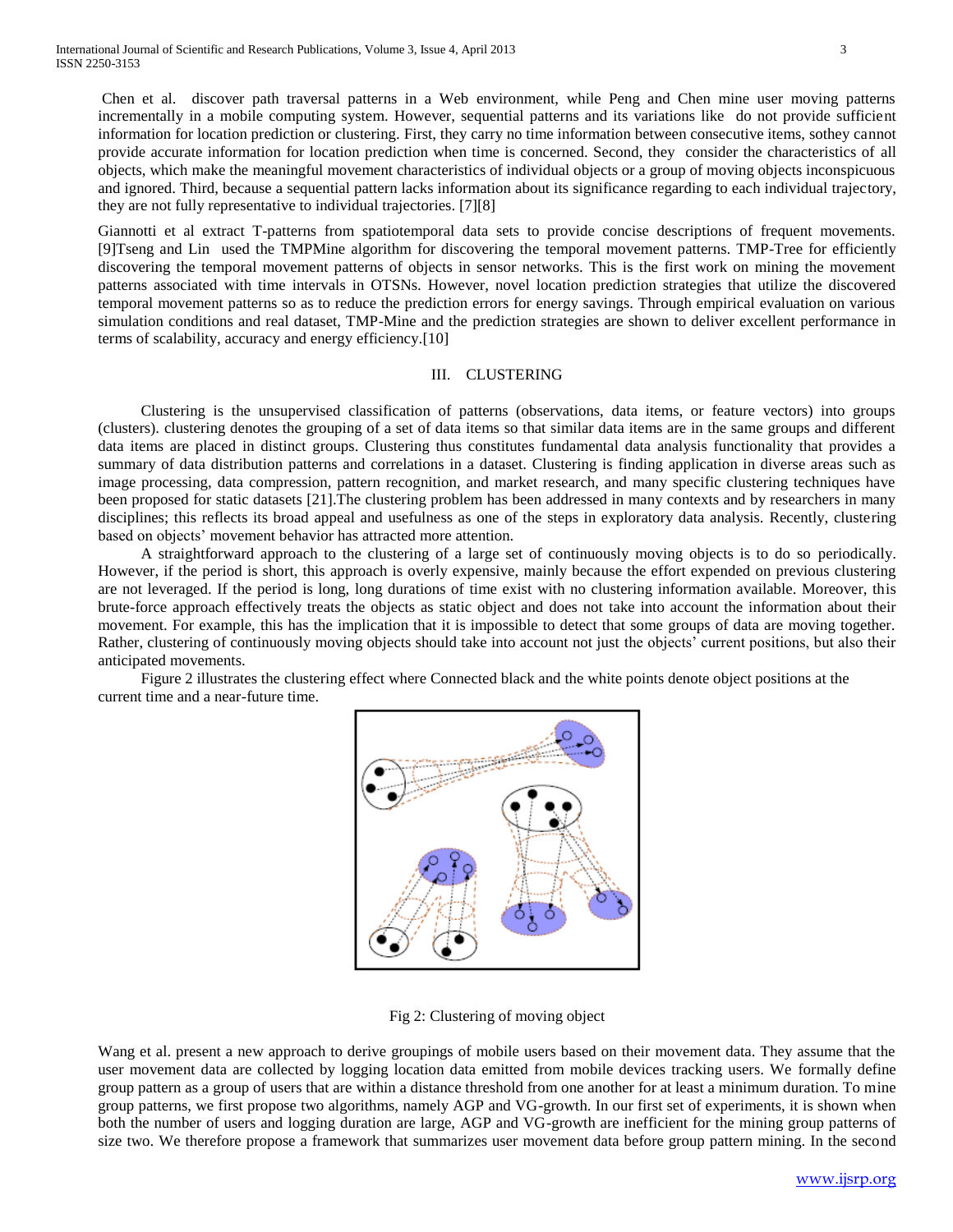series of experiments, They show that the methods using location summarization reduce the mining overheads for group patterns of size two significantly also they conclude that the cuboid based summarization methods give better performance when the summarized database size is small compared to the original movement database.[11]

Nanni and Pedreschi [12] proposed a density-based clustering algorithm, which makes use of an optimal time interval and the average euclidean distance between each point of two trajectories, to approach the trajectory clustering problem. However, the above works discover global group relationships based on the proportion of the time a group of users stay close together to the whole time duration or the average euclidean distance of the entire trajectories. Thus, they may not be able to reveal the local group relationships, which are required for many applications.

In addition, though computing the average Euclidean distance of two geometric trajectories is simple and useful, the geometric coordinates are expensive and not always available. Approaches, such as EDR, LCSS, and DTW, are widely used to compute the similarity of symbolic trajectory sequences [13], but the above dynamic programming approaches suffer from scalability problem [23]. To provide scalability, approximation or summarization techniques are used to represent original data. Guralnik and Karypis [23] project each sequence into a vector space of sequential patterns and use a vector-based K-means algorithm to cluster objects. However, the importance of a sequential pattern regarding individual sequences can be very different, which is not considered in this work.

## IV. DATA COMPRESSION

Data compression can reduce the storage and energy consumption for resource-constrained applications.

Pradhan et al.[1] uses distributed source (Slepian-Wolf) coding technique for data compression which uses joint entropy to encode two nodes' data individually without sharing any data between them; however, it requires prior knowledge of cross correlations of sources.in this work they presented a new domain of collaborative information communication and processing through the framework on distributed source coding. This framework enables highly effective and efficient compression across a sensor network without the need to establish inter-node communication, using well-studied and fast error- correcting coding algorithms.

A. Scaglione and S.D. Servetto [14], used routing algorithm for data compression and also combine data compression with routing by exploiting cross correlations between sensor nodes to reduce the data size.

In [15], a tailed LZW has been proposed to address the memory constraint of a sensor device. Summarization of the original data by regression or linear modeling has been proposed for trajectory data compression.

## V. CONCLUSION

With the growth of the data in resource constrined application there is need to compress the amount of data shared between the two nodes.In this survey paper, we briefly explored various techniques of movement pattern mining ,clustering and data compression suggested by authors. Anyway we believe that the most interesting research area deals with the discovering of semantics within movement pattern mining so to improve the results of data compression. Efforts in this direction are likely to be the most fruitful and compresses the much more location data quite effectively.

#### **REFERENCES**

- [1] S.S. Pradhan, J. Kusuma, and K. Ramchandran, "Distributed Compression in a Dense Microsensor Network," IEEE Signal Processing Magazine, vol. 19, no. 2, pp:51-60, Mar. 2002.
- [2] Andrienko, N. & Andrienko, G. Designing Visual Analytics Methods for Massive Collection of Movement Data. Cartographica 2007, 42(2): 117-138. A.K. Jain,M.N. Murtyand P.J. Flynn Isaac council 1999
- [3] R. Agrawal and R. Srikant, "Mining Sequential Patterns," Proc. 11th Int'l Conf. Data Eng., pp. 3-14, 1995..
- [4] J. Han, J. Pei, B. Mortazavi-Asl, Q. Chen, U. Dayal, and M. Hsu, "Freespan: Frequent Pattern-Projected Sequential Pattern
- Mining," Proc. ACM SIGKDD, pp. 355-359, 2000.

.

[5] J. Yang and M. Hu, "Trajpattern: Mining Sequential Patterns from Imprecise Trajectories of Mobile Objects," Proc. 10th Int'l Conf. Extending Technology, pp. 664-681, Mar. 2006.

- [6] M.-S. Chen, J.S. Park, and P.S. Yu, "Efficient Data Mining for Path Traversal Patterns," Knowledge and Data Eng., vol. 10, no. 2, pp. 209-221, 1998.
- [7] W.-C. Peng and M.-S. Chen, "Developing Data Allocation Schemes by Incremental Mining of User Moving Patterns in a Mobile Computing System," IEEE Trans. Knowledge and Data Eng., vol. 15, no. 1, pp. 70-85, Jan./Feb. 2003
- [8] F. Giannotti, M. Nanni, F. Pinelli, and D. Pedreschi, "Trajectory Pattern Mining," Proc. ACM SIGKDD, pp. 330-339, 2007.
- [9] V.S. Tseng and K.W. Lin, "Energy Efficient Strategies for Object Tracking in Sensor Networks: A Data Mining Approach," J. Systems and Software, vol. 80, no.10, pp. 1678-1698, 2007
- [10] Y. Wang, E.-P. Lim, and S.-Y. Hwang, "Efficient Mining of Group Patterns from User Movement Data," Data Knowledge Eng., vol. 57, no. 3, pp. 240-282, 2006.
- [11] M. Nanni and D. Pedreschi, "Time-Focused Clustering of Trajectories of Moving Objects," J. Intelligent Information Systems, vol. 27, no. 3, pp. 267-289, 2006.
- [12] L. Chen, M. Tamer O ¨ zsu, and V. Oria, "Robust and Fast Similarity Search for Moving Object Trajectories," Proc. ACM SIGMOD, pp. 491-502, 2005.